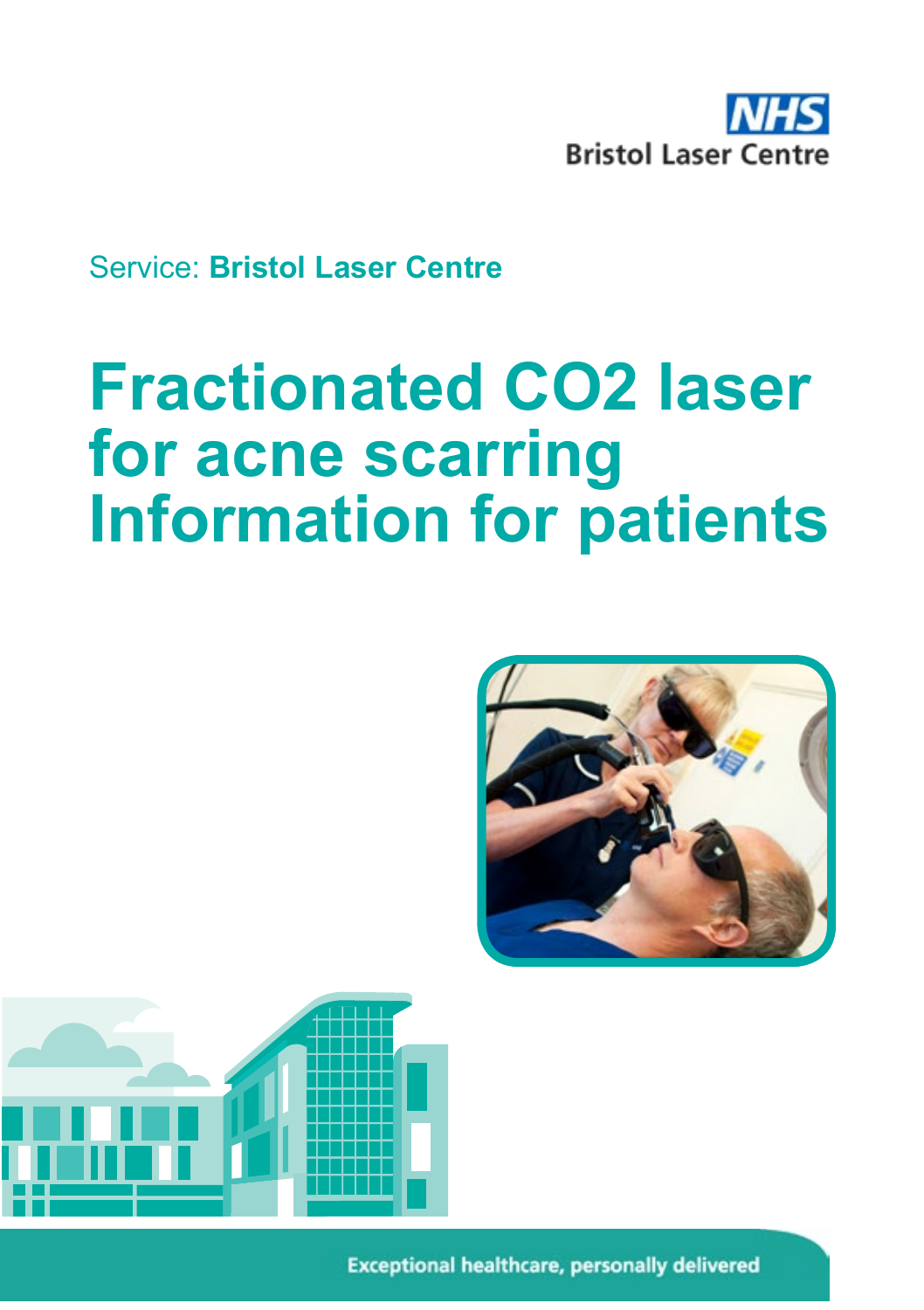North Bristol NHS Trust is responsible for delivering the Bristol Laser Centre service

Fractional laser treatment has become the most popular treatment for acne scarring. The aim is to improve the skin texture and reduce the appearance of acne scarring.

## **How does fractionated CO2 laser work?**

The laser beam from a CO2 laser is divided up (fractionated) into thousands of very narrow shafts of light which make tiny holes through the surface of the skin. As the skin heals this leads to the formation of new healthy collagen to tighten the skin and smooth out the acne scars.

#### **How much improvement can I expect?**

Studies have shown 30-50% improvement in acne scarring from a single treatment but results vary between individuals.

This treatment is not suitable for thick keloid scars and may not make much difference to deep ice-pick scars.

#### **How many treatments will I need?**

One to three treatment sessions may be required at about six month intervals. A small area will be treated on the first occasion to ensure that the treatment is safe and effective for you.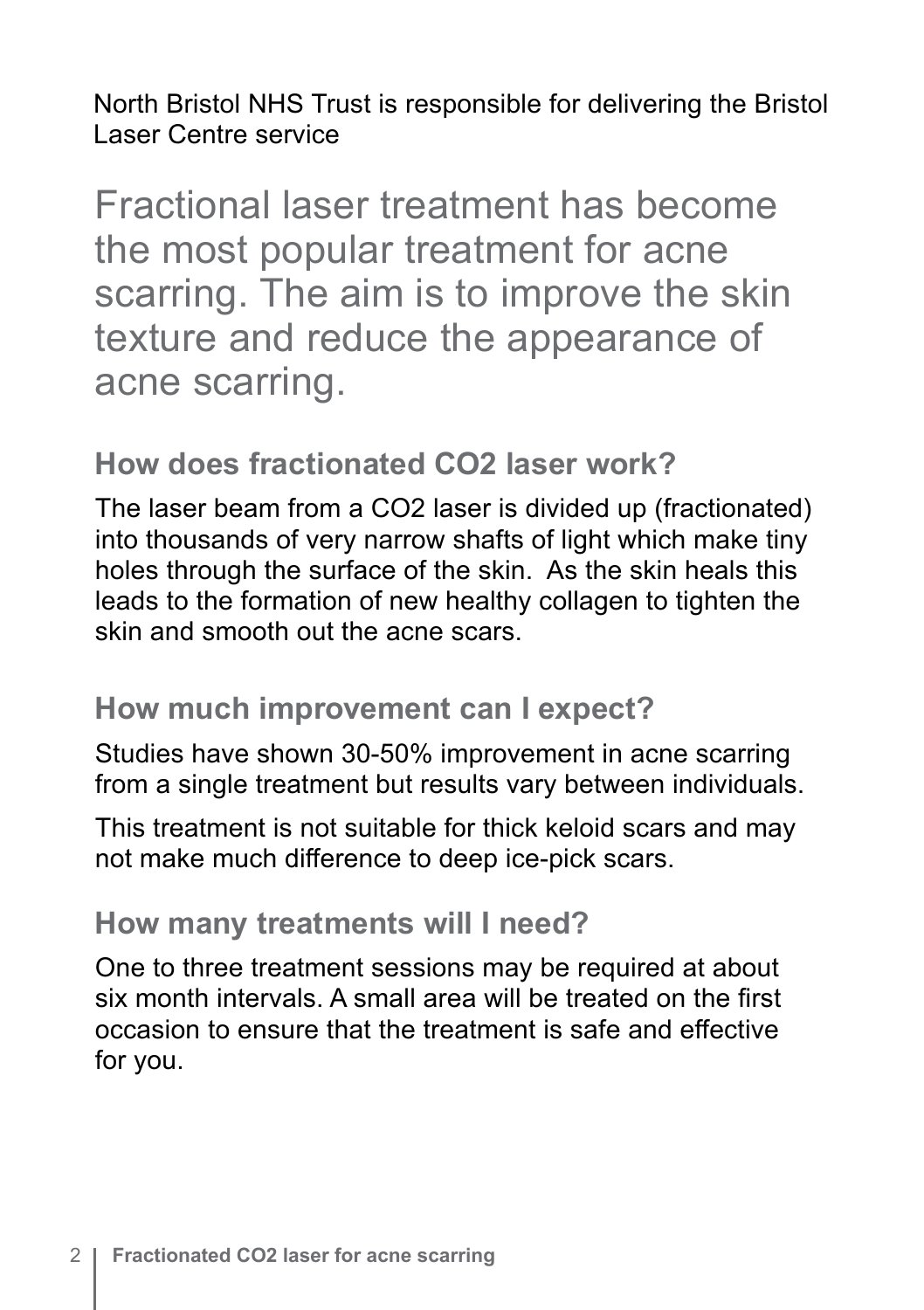## **What does the procedure involve?**

You will be asked to attend an hour before your treatment. The laser nurse will put a numbing cream on which will take about an hour to work. The laser feels uncomfortable and some people describe it as painful. A stream of cold air will be blown across the skin during the procedure and this, together with the numbing cream, will help to reduce the discomfort. You may find it helpful to take paracetamol or ibuprofen before you leave home.

The procedure itself will take about half an hour.

You will be provided with laser proof goggles or patches to protect your eyes.

## **What happens after treatment?**

Your skin will look and feel like moderate sunburn. It may be swollen and slightly oozy for 24 hours, after which the skin surface will peel for three to seven days. Once the skin has healed, in about seven days, it may look pink for another three to six weeks. You can use make-up to cover it as soon as the skin has healed.

You should be prepared to take a week off work, contact sports and swimming.

You will be given a detailed leaflet about how to look after your skin after the laser treatment.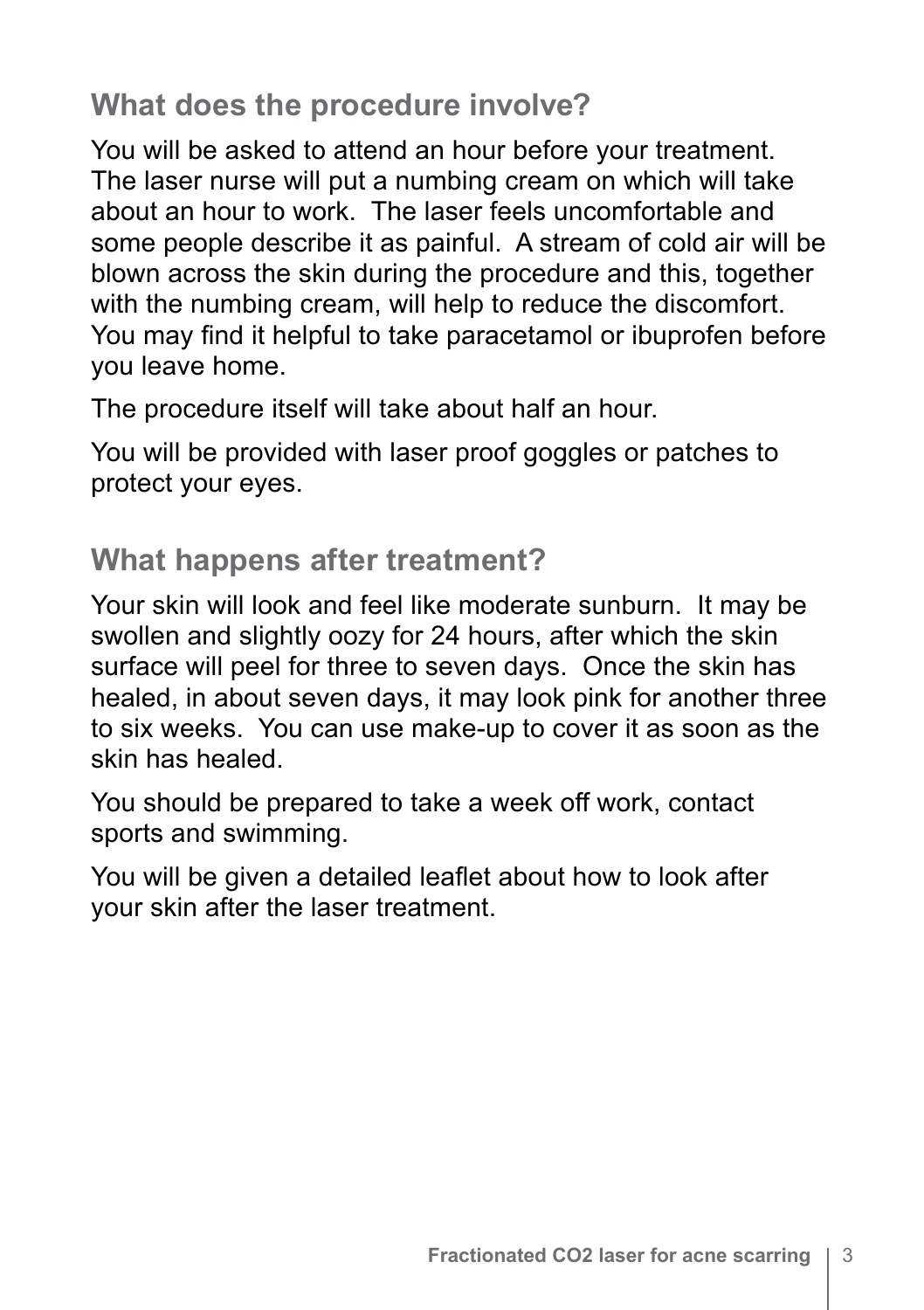#### **When will I see improvement?**

Improvement in scars can be seen from a week after treatment but the skin texture can continue to improve for three to six months.

#### **What are the possible side-effects?**

Lightening or darkening of the skin pigmentation can occur after fractionated CO2 laser treatment. This is usually temporary but can be permanent. Darkening of the skin is more common in darker skin types and can sometimes be treated with topical bleaching creams.

Scarring can occur after CO2 laser treatment but this is uncommon.

A flare-up of acne spots or white bumps (milia) can occur on the skin surface.

Infection after CO2 laser treatment is possible but uncommon. If you have a history of cold sores you may be prescribed anti-viral medication to take before your treatment to prevent a flare-up of the cold sore virus.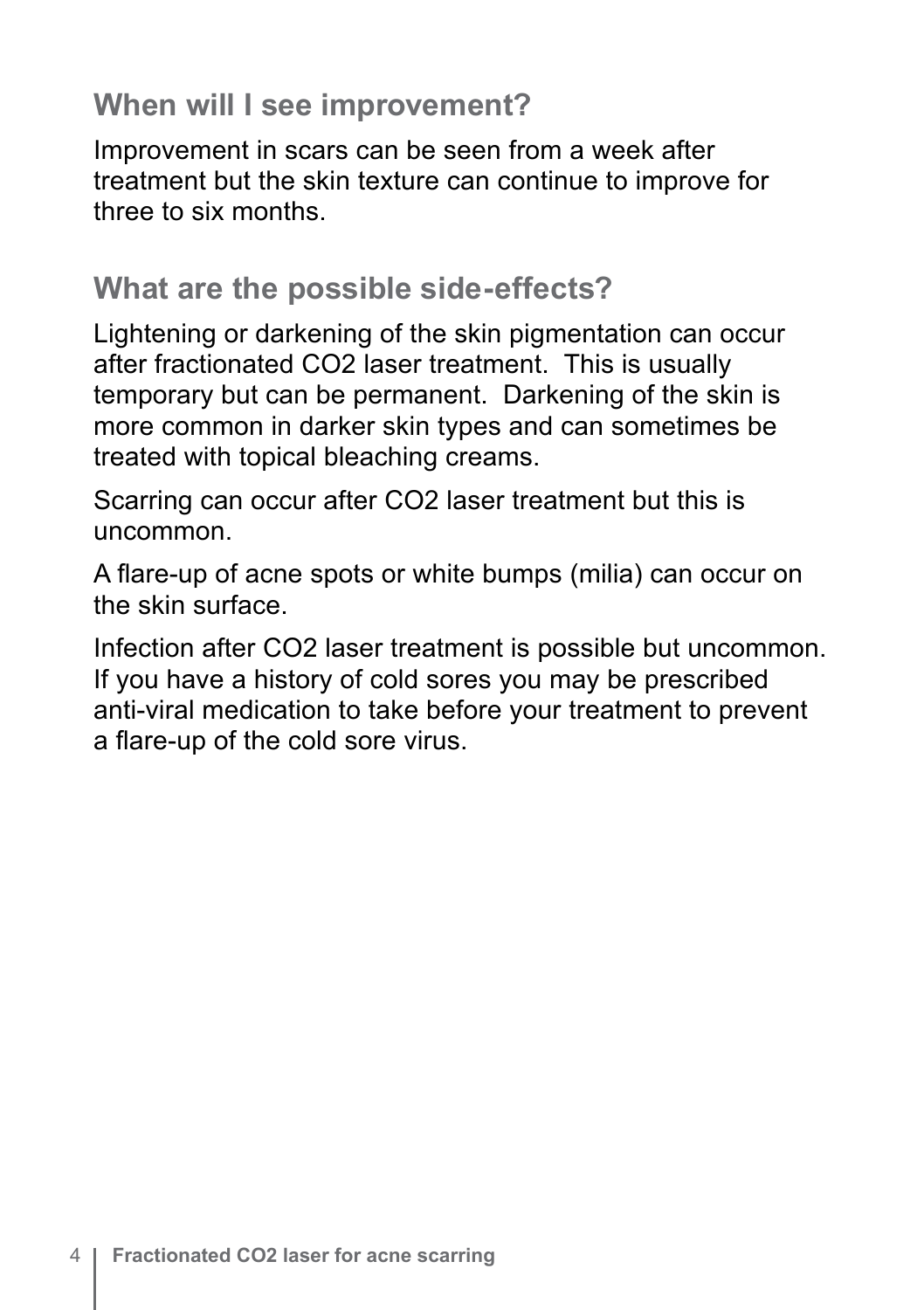#### **Who is not suitable for treatment?**

#### **You may not be suitable for this treatment if:**

- Nou are on Warfarin.
- You are on Roaccutane or have taken Roaccutane within the previous 12 months.
- You are on oral steroids.
- $\blacksquare$  You have an active facial infection or skin infection, including cold sores.
- You are pregnant or breast-feeding.
- You are sun-tanned or have a fake tan.
- $\blacksquare$  You have very dark skin.
- You have active acne spots.

# **How do I book in?**

If you would like to arrange a consultation please contact the Laser Centre on 0117 414 1212.

You can also email us with any queries by using the contact box on our website: **www.nbt.nhs.uk/lasercentre**